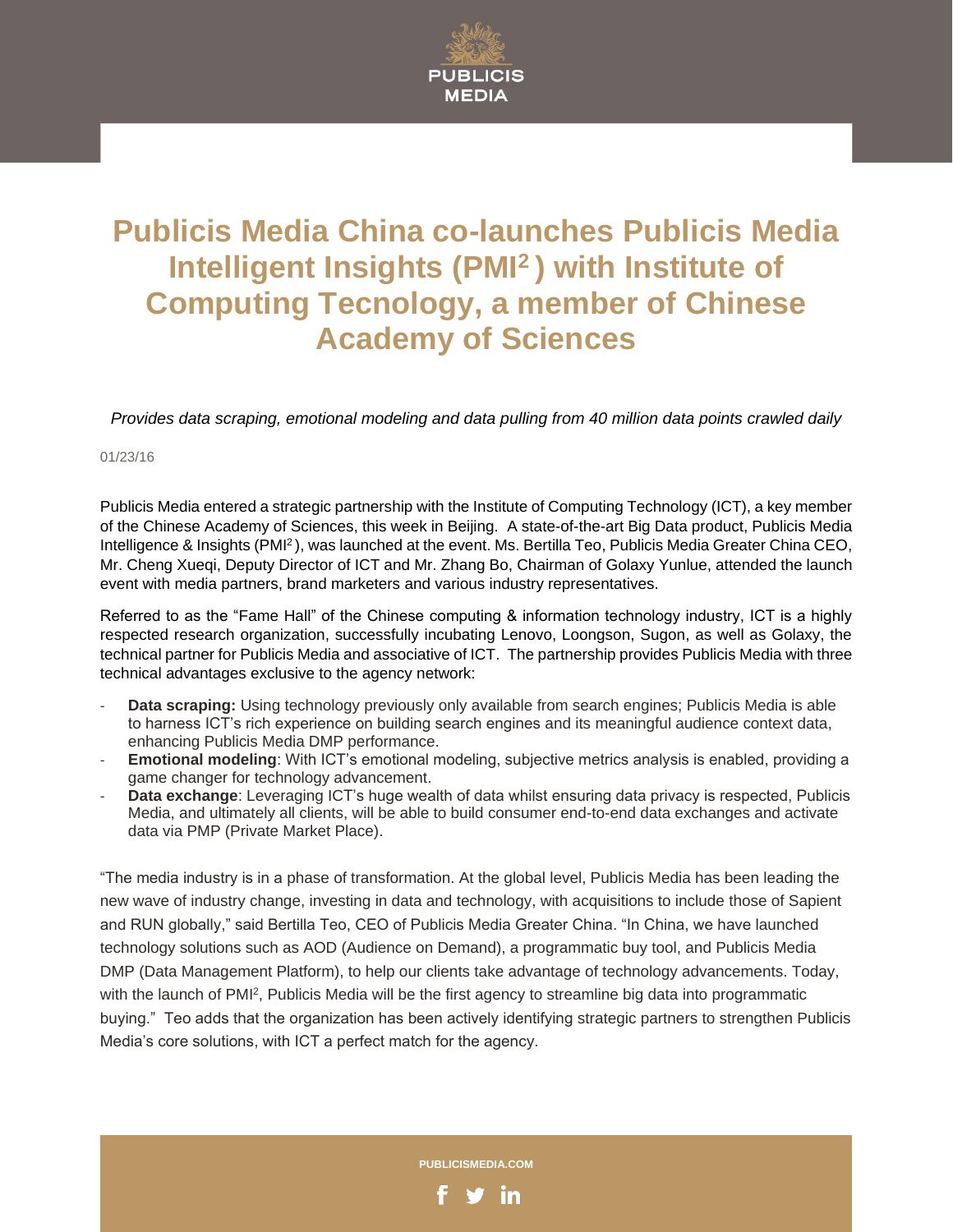

Asked of the value of the partnership, Mr. Cheng Xueqi, Deputy Director of ICT and Secretary General of China Computer Federation (CCF) Taskforce on Big Data said, "We capture 1 million pages, offering dynamic load increase, in terms of holistic internet coverage; scrape behavior engagement data at scale, covering main comments, comments writers, response and comment volume, broadcast paths and universal audience profile titles. Moreover, 40 million data points are crawled daily, with holistic data updated every five minutes. At its heart, I would summarize the real value of our partnership with Publicis Media in three words: **coverage**, **speed** and **scale.** "

According to Mr. David Chen, Managing Director for Data, Technology & Innovation, Publicis Media, PMI<sup>2</sup> provides a holistic view of **Intelligent Insights**, hence the name PMI<sup>2</sup> , providing marketers more access to high quality, single-source data. David commented in high confidence that with the intelligent algorithm, the agency can deliver 95% accuracy overall, 80% data classification, and 75% recall rate.

"The key product areas have been built around better understanding of the market, consumers and audiences and, finally, communications in developing the digital communication offering. Our partnership with ICT will help the industry drive Big Data into the fast lane in China." Teo concluded.

\*\*\*\*\*

## **About Publicis Media**

Publicis Media is one of the four solutions hubs of Publicis Groupe, alongside Publicis Communications, Publicis.Sapient and Publicis Healthcare. Led by Steve King, CEO, Publicis Media is powered by its four global brands, Starcom, Zenith, Mediavest | Spark and Blue 449, and supported by its digital-first, data-driven Global Practices which together deliver client value and business transformation. Publicis Media is committed to helping its clients navigate the modern media landscape and is present in more than 100 countries with over 13,500 employees worldwide.

Twitter: @PublicisMedia

## **About Golaxy**

Golaxy, founded by ICT as a High-Tec Enterprise in 2010, is a leading big data technology and solutions domestic service provider. The company owns series of big data products and solutions such as mature big data technical platform, big data mining and service, cloud security etc. It focuses on some big data applications in government, finance, marketing, livelihood and security applications, and it devoted itself to satisfying different customer requirements including massive data collection, storage, calculation and mining, analysis and service, cloud safety etc. Golaxy began with Internet information mining, hot public opinion analysis and so on , has developed distributed storage RCFile , big data engine BDE, safety virtualization